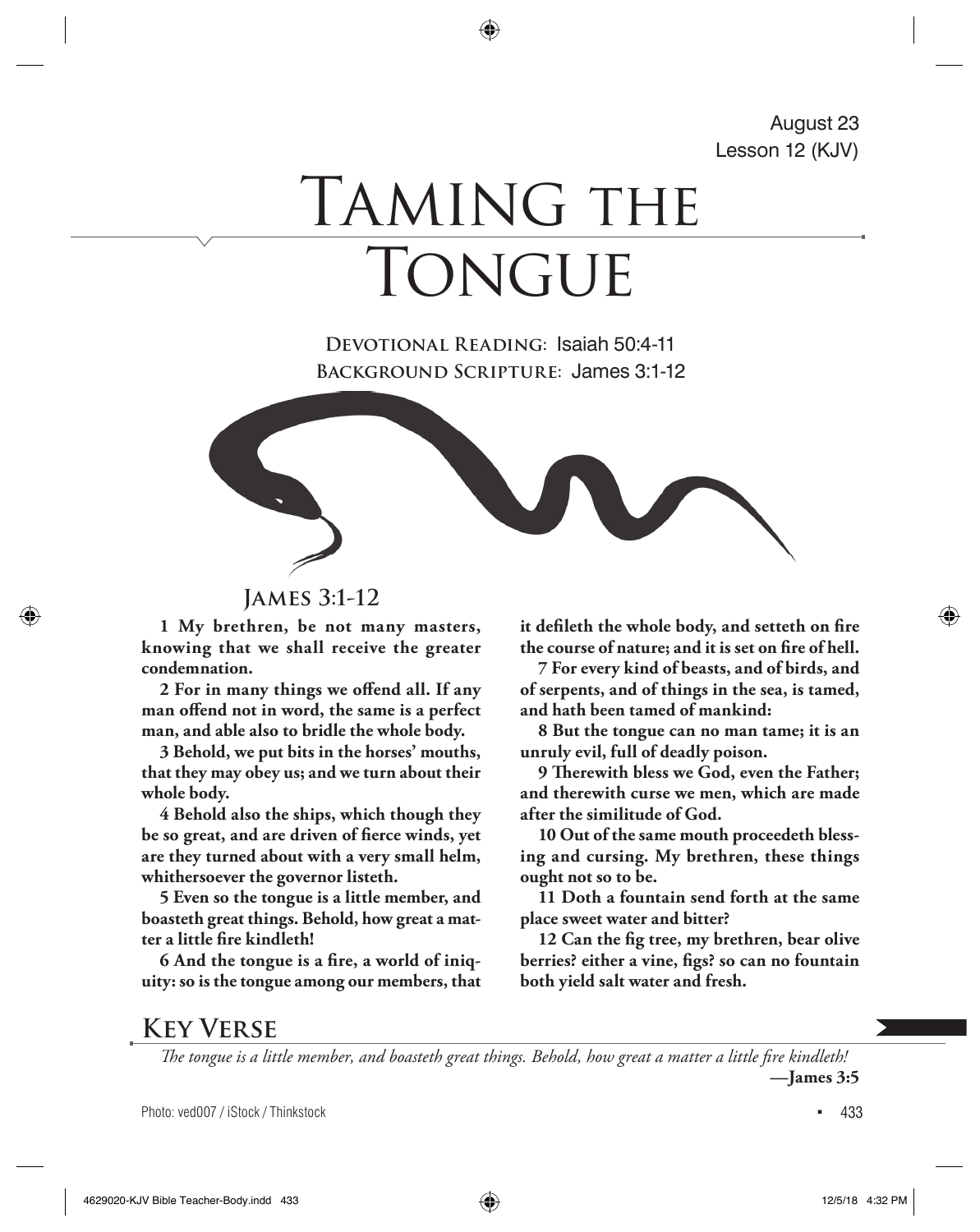# **Many Faces of Wisdom**

# Unit 3: Faith and Wisdom in James

Lessons 9–13

# **Lesson Aims**

After participating in this lesson, each learner will be able to:

1. List several consequences of speaking with an untamed tongue.

2. Explain the relationship between lack of wisdom and an untamed tongue.

3. Role-play modern situations in which the tongue is used for good or for evil.

# **Lesson Outline**

Introduction

- A. The Power of Words
- B. Lesson Context
- I. Warning to Teachers  $(I_{AMES 3:1, 2})$ A. Future Consequences (v. 1)
- B. Present Reality (v. 2) II. Power of the Tongue (James 3:3-8)
	- A. Like Horses (v. 3)
	- B. Like Ships (vv. 4, 5a)
	- *It's a Learning Process*
	- C. Like Fire (vv. 5b, 6)
- D. Unlike Tamed Creatures (vv. 7, 8)
- III. Image of God (James 3:9-12)
	- A. Blessings and Curses (vv. 9, 10) *Speaking with a Forked Tongue?*
	- B. Water and Fruit (vv. 11, 12)

#### Conclusion

A. Consider Your Words

B. Prayer

C. Thought to Remember

# Introduction **A. The Power of Words**

The longer we live, the more acutely we are aware of the power of the tongue to destroy. From the days when we hurled schoolyard taunts or insults (or were on the receiving end of those), we realized the power of words to hurt or damage.

Every generation seems to learn this lesson the hard way. Consider, for example, the impact of social media in the world in general and in the church in particular. With fingers typing as an extension of the tongue, Christians argue sharply with each other about faith, politics, etc., in publicly visible Facebook threads. Prominent ministers and authors quarrel with one another on Twitter; relationships are strained or broken on ill-considered tweets of 280 characters or fewer. What would the Bible writers say about such practices?

### **B. Lesson Context**

As we saw in previous lessons, some practices of James's audience ran counter to what they voiced in speech. Up to the point of today's passage, James has written about negative modes of speech, such as the self-justifying claim that one is tempted by God (James 1:13), the flattering speech that reveals partiality toward the rich and shames the poor (2:3-6), the careless speech of those who wish the poor well but do not help them (2:16; see lesson 11), and the superficial speech of the one claiming to have faith but lacking deeds (2:18; see lesson 11).

Other examples of improper speech occurring later include those of judging and slandering (James 4:11), boasting (4:13-16), and grumbling (5:9; see lesson 13). Sandwiched in between is today's text.

Since today's lesson draws heavily on figures of speech, some background information in that regard is in order. Figurative language adds interest and excitement to writing; chief among figures of speech are metaphors. A metaphor takes an idea and imposes it on an unrelated but familiar idea to help explain the qualities of the original. One easy example is the phrase "Joseph is a fruitful bough" (Genesis 49:22). This does not mean that this par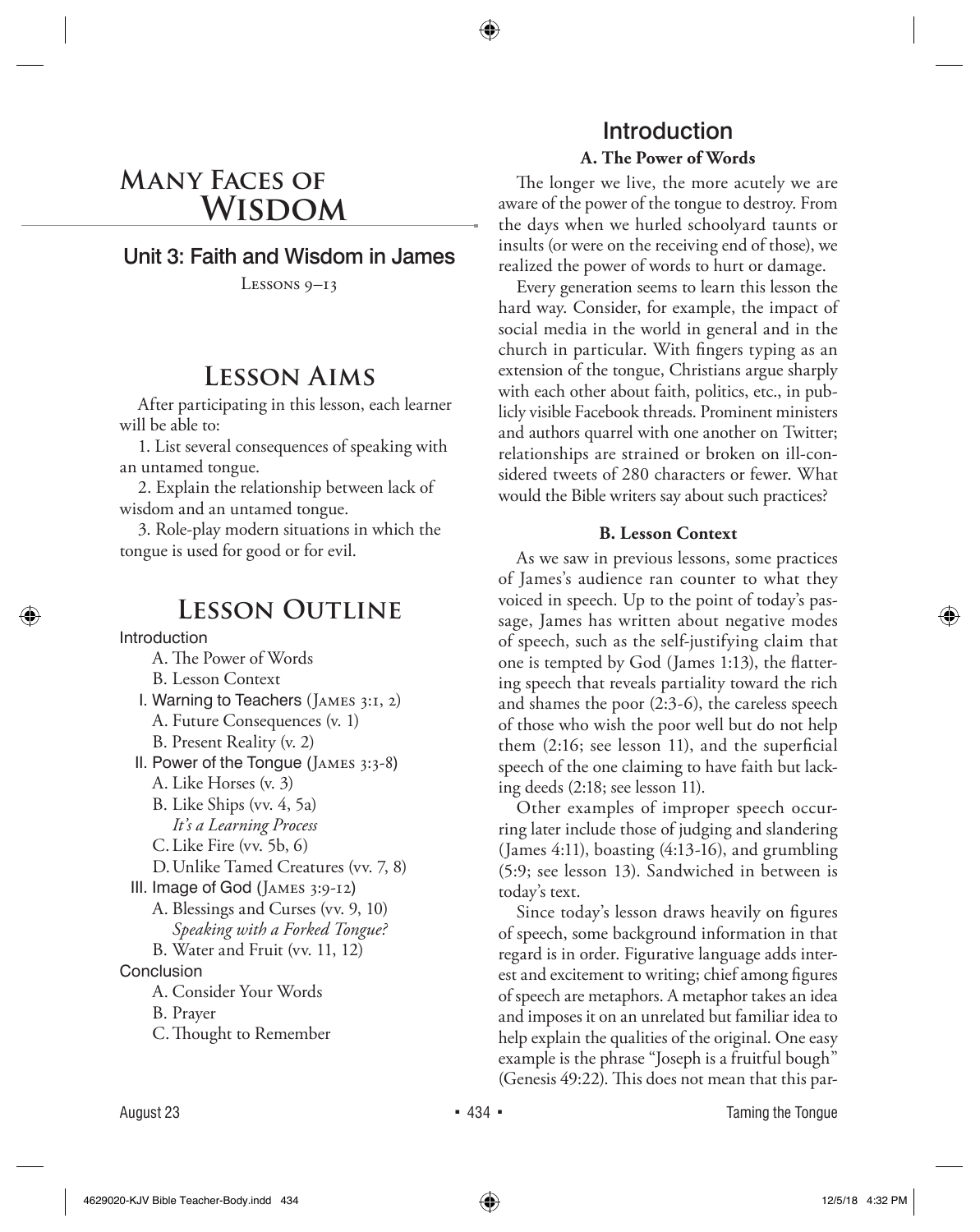ticular son of Jacob was literally a grapevine or other vegetation. It means, rather, that he was productive in some way.

James's use of metaphor in speaking of the tongue reflects how other biblical writers use metaphor in speaking of the heart. Indeed, *heart* and *tongue* are used in poetic passages to stand parallel to one another.

The tongue of the just is as choice silver: the heart of the wicked is little worth. —Proverbs 10:20

Therefore did my heart rejoice, and my tongue was glad. —Acts 2:26

Biblical writers use the imagery of the heart to speak of what defines and reveals our true, inner nature. In the same way, the tongue is more than just a part of the body. The tongue is equated with speech, of course. But James's insight extends beyond that. How one uses the tongue reveals the nature of the heart as motives are connected with speech and actions.

# I. Warning to Teachers **(James 3:1, 2)**

#### **A. Future Consequences (v. 1)**

### **1a. My brethren, be not many masters.**

James opens this portion of his letter with a warning to those who want to become masters. The Greek word being translated is equivalent to the Aramaic word *Rabbi* or *Rabboni*, referring to a respected teacher (see John 20:16; compare 3:2; the same word in the original language is translated "teachers" in Acts 13:1; 1 Corinthians 12:28; etc.). In some cases, people who are not teachers should become teachers (see Hebrews 5:12). In other cases, people who are or desire to be teachers should not be. The latter problem is the issue in the verse before us.

Part of the problem that James may be addressing here is that many desire to become teachers because of the status it gives them in the church. An unholy desire to be a teacher is likely grounded in a desire for status (Matthew 23:1-7). Rabbis are not necessarily better off financially than others, but they are accorded honor.

### **1b. Knowing that we shall receive the greater condemnation.**

James sounds a warning for those who are or desire to be teachers—and he writes as one who is a teacher himself. James has already discussed the problem of discrimination based on wealth and social standing (see James 2:1-13). So the warning against seeking to teach can be seen to continue to address the desire for standing while moving into the discussion of use of the tongue.

It may also be that some teachers are being careless with the words they speak. This may stem from a desire for the honor that the teaching role brings at the expense of the content of what is taught. *The greater condemnation* calls to mind the words of Jesus:

Every idle word that men shall speak, they shall give account thereof in the day of judgment. For by thy words thou shalt be justified, and by thy words thou shalt be condemned (Matthew 12:36, 37).

To teach carelessly, falsely, with flattering speech, etc., marks one who is not faithfully exerting selfcontrol (compare Romans 16:17, 18; 1 Thessalonians 2:3-5; Jude 16).

There are two primary schools of thought about how James 3:1 relates to what follows. Some see it as introducing the general topic of speech by referring to a particular circumstance of speech. Others see the reverse, saying that this verse introduces material especially important for teachers themselves (see also lesson 13). This commentary will consider the text as instruction specifically for teachers and those who desire to be teachers. Even so, the analogies James uses and the direct points he makes are certainly applicable in an extended sense to all Christians.

#### *What Do You Think?*

How can our church help its non-teaching members evaluate whether they should become teachers?

#### *Digging Deeper*

What can be done to encourage current teachers to evaluate whether they have the spiritual gift of teaching (compare Romans 12:6, 7; 1 Corinthians 12:1-11; Ephesians 4:11, 12)?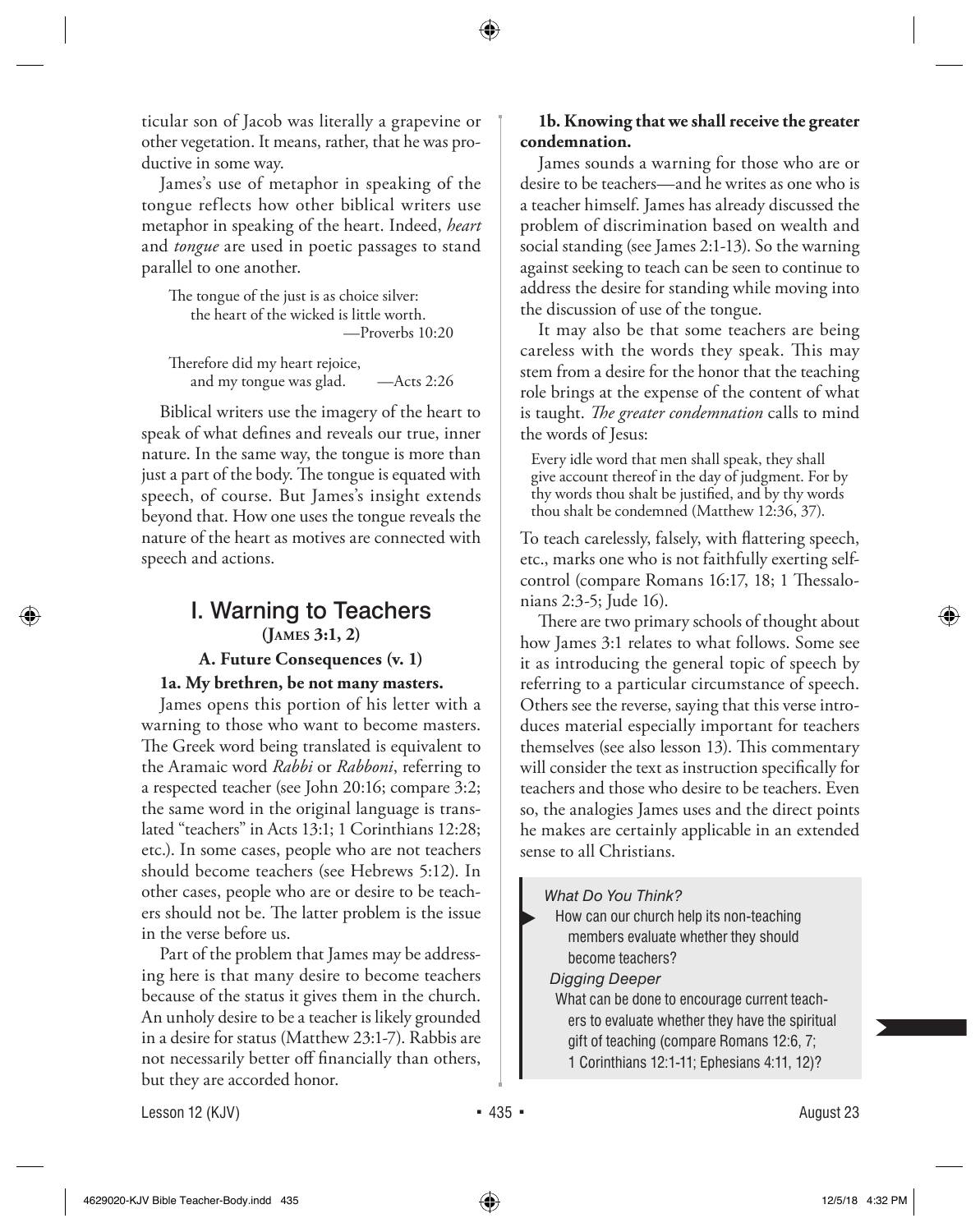

Visual for Lesson 12. *While discussing verse 2, pose the question on this visual, then fall silent to allow time for thoughtful responses.*

#### **B. Present Reality (v. 2)**

#### **2. For in many things we offend all. If any man offend not in word, the same is a perfect man, and able also to bridle the whole body.**

The word translated *offend* (translated "stumbled" in Romans 11:11) begins a word picture of careless use of the tongue (*in word*). The phrase *we offend all* does not mean "we offend everyone"; rather, it means that all of us are guilty of tripping up in various ways. To be wary of how one's words are taken is particularly important for the teacher who is charged with communicating Christian doctrine to new believers. Teachers who fail in this area will speak in ways that are harmful to the church body. Habits of speech are, therefore, particularly important as the teacher gives direction to the community.

Even so, the person who is never guilty of verbal miscues does not exist. The hypothetical person who achieves perfection in speech would, by extension, be able to control every aspect of his or her life; that is, be able *to bridle the whole body*. James uses a word picture: a bridled horse is a controlled horse. The verb translated *to bridle* is translated similarly in James 1:26.

If the teacher can control the tongue in teaching, then the result will be to impart the truth of the faith. Consider all that teachers are responsible for: they must pass along biblical truth accurately and thoroughly. They are responsible for

interpretation and application. They guide Christian believers in many aspects of life—spiritually, intellectually, and morally.

#### *What Do You Think?*

Although perfection isn't fully attainable in this life, what is the single most important thing you can do to keep the standard of James 3:2 before you in the week ahead? *Digging Deeper* Which of the following passages challenges you most to do so: Matthew 5:48; 19:21; James 1:25; 1 John 4:18? Why?

Chapter 3 is pivotal as James explicitly connects speech to control of the body. To control the tongue means that one can control one's entire self. Teaching, then, is not limited to speech. It also comes about through the actions of the teacher. Truthful teaching does not simply mean that the teacher says the correct words to explain the Christian faith. Truthful teaching includes consistency: words spoken by the teacher are consistent with the teacher's life. The walk matches the talk.

# II. Power of the Tongue **(James 3:3-8)**

**A. Like Horses (v. 3)**

**3. Behold, we put bits in the horses' mouths, that they may obey us; and we turn about their whole body.**

A bridle usually includes a bit, which is a metal device inserted into the mouth of a horse. The bit results in discomfort, causing the horse to respond to the pressure of the reins attached to the bridle. If the rider pulls back on both reins, the horse will slow until the pressure from the reins is released. If the rider pulls the right rein, the trained horse will turn right until the pressure from the bit is relieved. Just as the bit guides the horse, so the tongue of the teacher guides the church and has a similar large impact on its course.

# **B. Like Ships (vv. 4, 5a)**

**4. Behold also the ships, which though they be so great, and are driven of fierce winds, yet**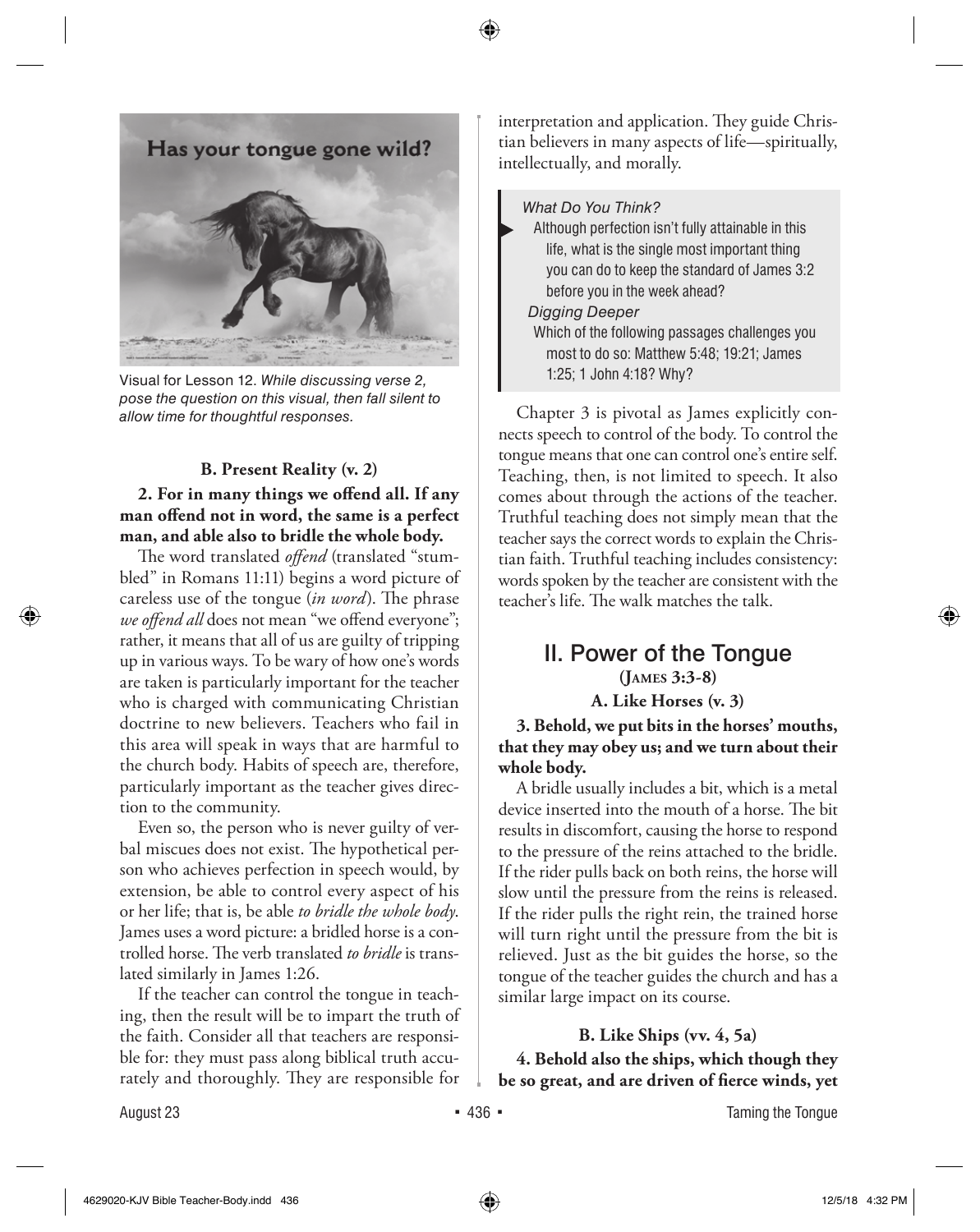#### **are they turned about with a very small helm, whithersoever the governor listeth.**

With a second analogy, James extends his discussion of the impact of the teacher's words on the church. The analogy involves contrasting the size of a ship's steering mechanism with the size of the ship itself. Two forces are at work: (1) *fierce winds* on the ship as a whole and (2) the ship's *governor* at the helm. So much depends on the one steering the ship!

#### *1 It's <sup>a</sup> Learning Process 1*

I learned to ride a bicycle when I was 7 years old. Thirty years later, I bought my first motorcycle. The transition was an easy one because the principles of balance and steering apply to both. At 82, I'm still occasionally asked, "Have you ever had an accident?" My answer is always, "Never a fatal one." I'm still learning as I become a better rider. Steering a boat is similar. Practice makes a skilled helmsman.

Controlling our tongues also takes practice. It can take a lifetime to learn how to use our tongues to help and not to hurt. How practiced are you in the steering of others by means of your tongue?

—C. R. B.

#### **5a. Even so the tongue is a little member, and boasteth great things.**

Before James moves to his third analogy, he pauses to ensure that his readers do not miss the point of the first two: *the tongue* has an outsized importance relative to its *little* size.

#### *What Do You Think?*

What are some safeguards Christians can adopt to prevent boasting?

*Digging Deeper*

How do passages such as Psalms 44:8; 94:4; Romans 3:25-27; 2 Corinthians 10:7-18; 11:10-21; and 2 Timothy 3:1-5 influence your conclusions?

# **C. Like Fire (vv. 5b, 6)**

**5b. Behold, how great a matter a little fire kindleth!**

Whether we have experienced a forest fire personally or not, all of us are aware of the devastating impact that an uncontrolled blaze can have. Often, these fires are caused by something very *little*—a dropped match or a campfire not adequately snuffed out. The second half of verse 5 leads into verse 6.

**6a. And the tongue is a fire, a world of iniquity.** 

Similar phrasing is found in Proverbs 16:27 and Isaiah 30:27.

**6b. So is the tongue among our members, that it defileth the whole body, and setteth on fire the course of nature; and it is set on fire of hell.**

The word *members* refers to parts of the body, terminology frequently found in Paul's writings as well (example: Romans 12:4, 5). Though the tongue is only one piece of the whole, it has an outsized effect.

Three results of an unchecked tongue are noted. The first (*defileth the whole body*) is that a person is made unholy. The second (*setteth on fire the course of nature*) involves a Greek word referring to birth or lineage (see also in Matthew 1:1, 18; Luke 1:14); the tongue can upset the natural cycle of life in very short order. The third (*it is set on fire of hell*) offers insight regarding the source of abuses inflicted by the tongue (compare Matthew 5:22).

#### *What Do You Think?*

What "emergency" tongue-control procedures would you propose for Christians when a conversation starts to shed more heat than light? *Digging Deeper*

Under what circumstances, if any, should you merely walk away from such an occurrence rather than trying to help cool things down?

# **D. Unlike Tamed Creatures (vv. 7, 8)**

**7. For every kind of beasts, and of birds, and of serpents, and of things in the sea, is tamed, and hath been tamed of mankind.**

James now begins a comparison from another setting: that of humanity's taming of various creatures. He divides these into four categories:

Lesson 12 (KJV) ■ 437 ■ August 23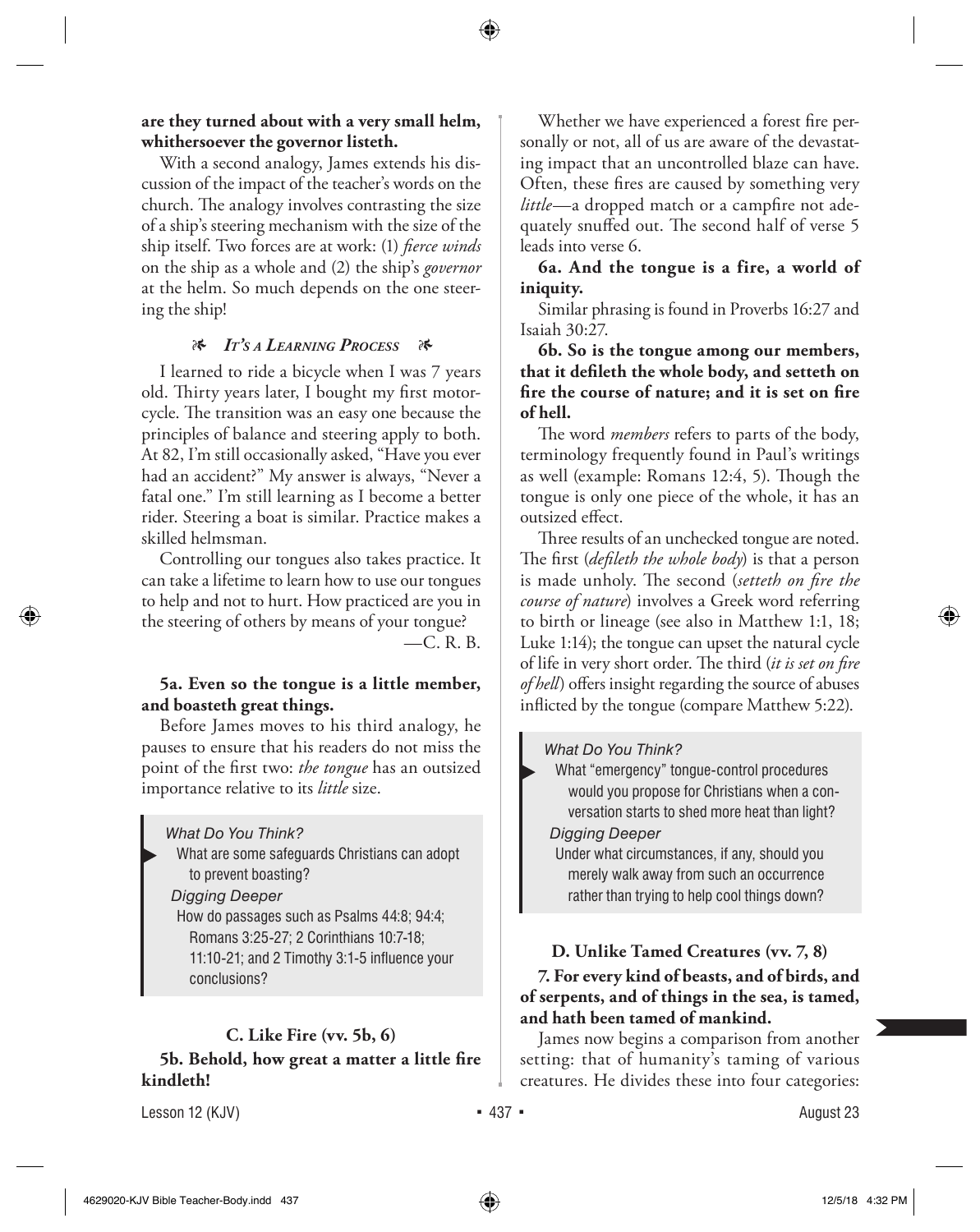land animals, *birds*, *serpents* (or reptiles in general, translated "creeping things" in Acts 10:12; 11:6; Romans 1:23), and *sea* creatures.

By *tamed* James does not mean that humans have made pets or farm animals out of all these creatures (compare Job 41:1-5). The idea of taming is closer to the command of Genesis 1:28 for humankind to "have dominion over" all creatures. There is no creature that humans have not been able to dominate. Humans have the proven ability to exercise dominion over all earthly creatures, whether for good or bad.

#### **8. But the tongue can no man tame; it is an unruly evil, full of deadly poison.**

Animals can be tamed, but can *the tongue*? No one truly brings his or her tongue into full submission.

As we ponder this fact, we should be careful not to take this verse out of context. It would be wrong to conclude, "James says no one can tame the tongue, so why even try? It is a futile waste of time." Those who accept that argument should read the previous verses again. Although no one is able to keep his or her tongue perfectly controlled, we must make the effort since uncontrolled speech destroys. James's word picture of *deadly poison* brings to mind Psalm 140:3: "[Violent men] have sharpened their tongues like a serpent; adders' poison is under their lips" (compare Romans 3:13).

#### *What Do You Think?*

What is the single most important thing you can do this week to tame your tongue better? *Digging Deeper*

What problems have you seen in this regard concerning words "spoken" on social media? What Scripture passage can you keep near your keyboard to restrain your impulse?

# III. Image of God **(James 3:9-12)**

#### **A. Blessings and Curses (vv. 9, 10)**

**9. Therewith bless we God, even the Father; and therewith curse we men, which are made after the similitude of God.**

Throughout his letter, James is concerned with

the divided hearts of his audience (James 1:8; lesson 9). A divided heart most clearly reveals itself in divided speech (see Lesson Context). Divided speech is heard when the tongue speaks blessing in the worship of *God* and then curses those *made after the similitude of God* (Genesis 1:26, 27).

Divided speech is shaped by the attitude of the speaker. As the speaker badmouths those who are created in God's image, something negative is revealed about the speaker's attitude toward God himself.

This point is so important that it bears stressing again from a slightly different angle: if the tongue is blessing God in worship one minute only to turn around and curse those made in God's image in the next, then corrective action is called for. A corrective action of keeping silent will be a start but only a start; the deeper problem to solve is one of heart attitude.

Some students detect echoes of this problem in Israel's deficient practices of worship as those were condemned by God: "This people draw near me with their mouth, and with their lips do honour me, but have removed their heart far from me" (Isaiah 29:13).

#### *1 Speaking with <sup>a</sup> Forked Tongue? 1*

In 1855, the US government told the chief of the Nez Percé tribe that his people would be allowed to keep millions of acres of tribal lands in the Pacific Northwest. A treaty was signed. But a few years later, the government forced a new treaty on the tribe due to the discovery of gold on tribal land.

When the chief died, his son and successor fought to recover the land that had been promised earlier. Some of the Nez Percé were slaughtered; survivors were forced to live on a small fraction of their ancestral lands.

Historical events such as this provide the backdrop for movies of the "Old West" type, featuring Indians concluding that the white man "speaks with a forked tongue," or variations of that phrase. Whether or not Native Americans ever actually said that, we speak with forked tongue when we say we revere God as our heavenly Father but then do harm in word or deed to our fellow humans,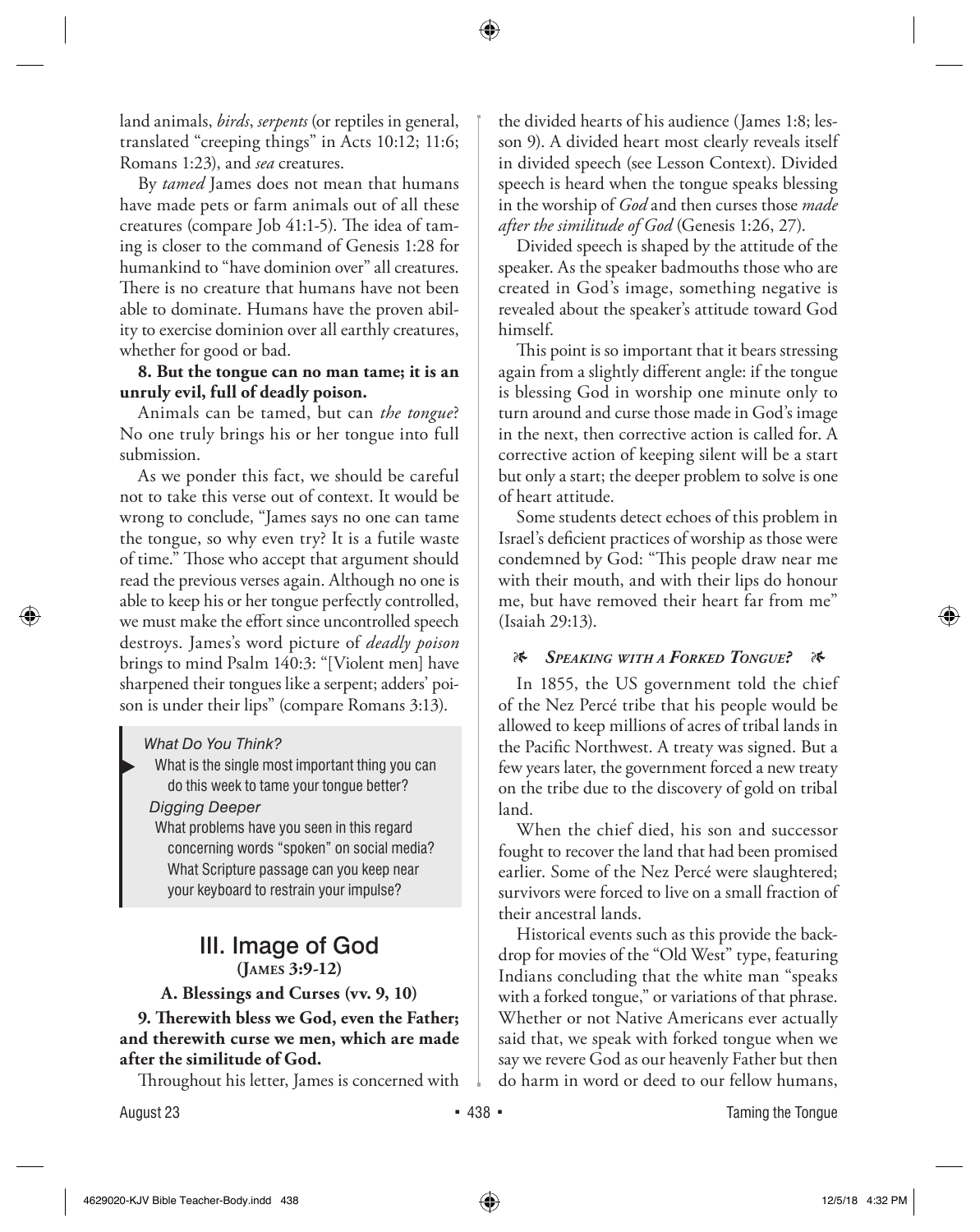who are made in His image. How does our speech bear witness to our God for good or for ill?

 $-C. R. B.$ 

#### **10. Out of the same mouth proceedeth blessing and cursing. My brethren, these things ought not so to be.**

A modern illustration of this problem is inconsistent use of social media. Think of a hypothetical believer who posts positive messages of witness for Christ one minute, then turns around and posts personal attacks the next! (See the lesson Introduction.) The bottom line is that this double life is unacceptable to God. Words that flow from our hearts—whether uttered by *mouth* or typed by fingers—should be consistently holy.

#### **B. Water and Fruit (vv. 11, 12)**

#### **11. Doth a fountain send forth at the same place sweet water and bitter?**

The questions that James asks here and in the next verse are meant to stir reflection in the hearts of teachers and potential teachers. The questions are rhetorical, with answers obvious as they concern clear incompatibilities. Of course *a fountain* cannot produce both *sweet water and bitter.*

The analogy is impossible to miss: teachers in the church are called to speak consistently in truth and love. Those whose hearts are right will find it impossible to mix blessing and cursing.

#### **12. Can the fig tree, my brethren, bear olive berries? either a vine, figs? so can no fountain both yield salt water and fresh.**

The produce mentioned are common to the agricultural economy of the day. James draws on this fact to craft more rhetorical questions, reinforcing the point just made (see Matthew 7:16).

# **HOW TO SAY IT**

|               | Aramaic <i>Air</i> -uh- <i>may</i> -ik.              |
|---------------|------------------------------------------------------|
| Corinthians   | Ko-rin-thee-unz (th as in thin).                     |
| Jude          | Jood.                                                |
|               | Nez Percé Nehz Purse.                                |
| Rabbi         | Rab-eye.                                             |
| Rabboni       | Rab-o-nye.                                           |
| Thessalonians | <i>Thess-</i> uh- <i>lo-nee-unz</i> (th as in thin). |
|               |                                                      |

# Conclusion **A. Consider Your Words**

Today's lesson concerns the destructive power of the tongue. Specifically, it deals with the words spoken by those who were recognized as teachers in the first-century church (and perhaps those who aspired to that role). Their words were of special concern to James because they involved matters that have an eternal import. All of us can think of ways in which words spoken by teachers have had beneficial or damaging effects on the lives of their hearers. Words should be a source of spiritual growth and sustenance.

But how many of us have seen church splits that resulted from ill-advised words? How many of us have seen men and women leave the faith because of spiritually damaging utterances? These concerns lie at the heart of today's text.

James's description of the tongue may lead us to conclude that attempting to control it is hopeless. Admittedly, the tongue *is* extremely difficult to control, as we know all too well. All of us have said things that we came to regret.

What is more, the work of taming the tongue is a lifelong task. While today's text directly addressed teachers, it calls on all Christians to examine themselves. Are we faithfully using our powers of speech daily? Do we speak words of truth and grace consistently at home, on the job, and in church? Are our critiques healing or destructive?

These are questions for everyone, no matter what position or stage of life. In effect, we are all teachers on some level, by our tongues as well as the examples we set.

#### **B. Prayer**

Lord God, as we come to see more clearly the destructive power of the tongue, we pray for strength to bridle and to restrain our tongues from all forms of evil speech. Transform our words so that they bring glory to Your name. In Jesus' name we pray. Amen.

### **C. Thought to Remember**

The tongue must be controlled.